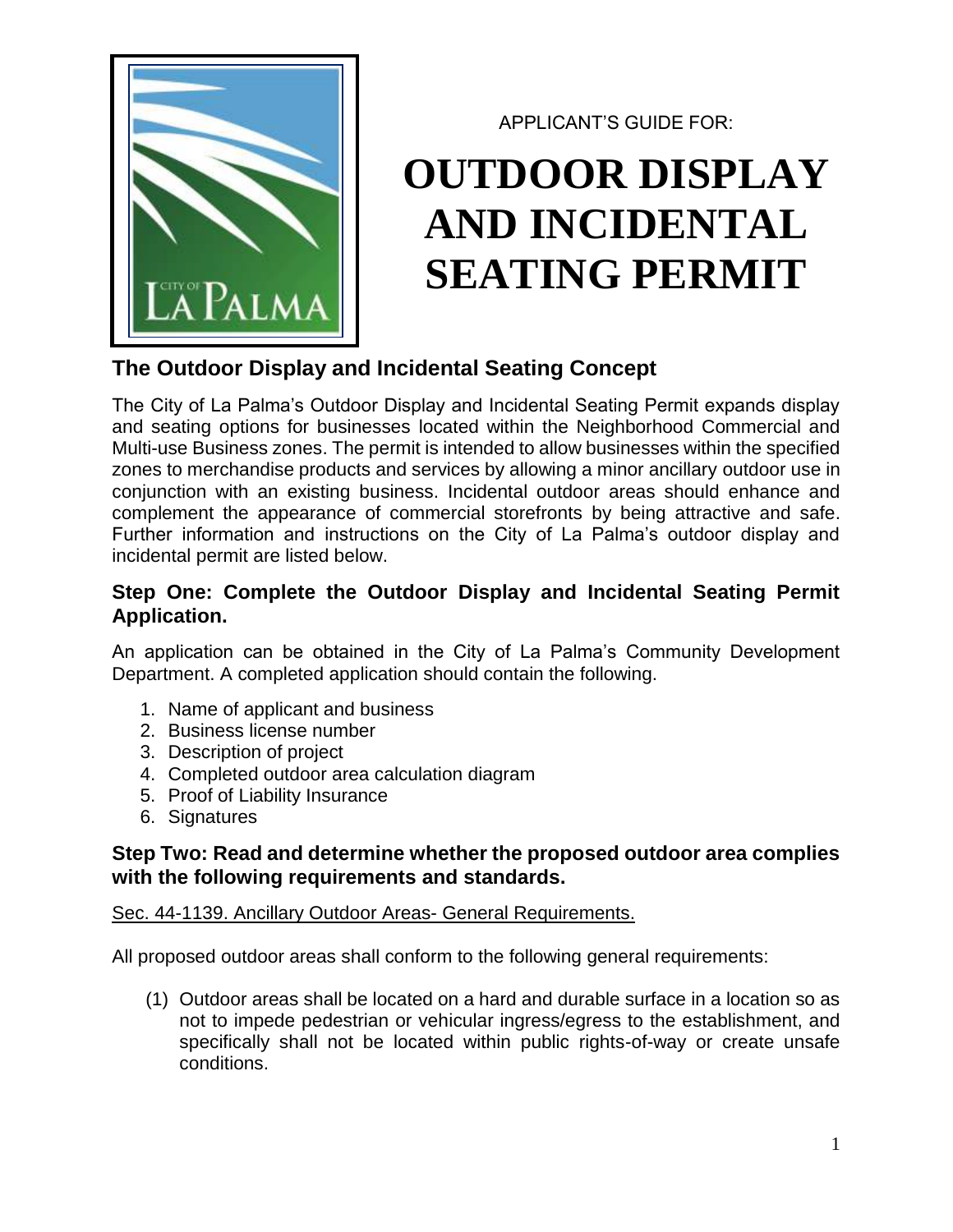- (2) Outdoor areas shall be located at least 25 feet from any residentially used or zoned property.
- (3) Display items and furniture shall not exceed five feet in height except for accessories providing shade such as canopies and umbrellas.
- (4) Outdoor areas shall not be allowed in areas set aside, required, or designated for driving aisles, driveways, maneuvering areas, emergency access ways, off-street parking, or unloading/loading.
- (5) Outdoor areas shall be permitted only on privately owned walkways where a minimum width of five feet is maintained for pedestrian movement.
- (6) A-frame signs shall not be permitted as part of an outdoor area.
- (7) Outdoor areas shall only be accessory to businesses that conduct most activities within an enclosed building.
- (8) An outdoor area shall not extend into a frontage of a neighboring business.
- (9) Merchandise or accessories shall not be attached to wall surfaces, columns, roofs, or any other part of the building unless approved by the City.
- (10)The permit holder for the outdoor area shall be responsible for keeping the area clean of all trash and litter. Hosing or pressure washing shall not be permitted along sidewalks and walkways.
- (11)The permit holder shall not operate any bell, siren, horn, loudspeaker, flashing lights, or any similar device to attract the attention of possible customers or be a nuisance to the general public.
- (12)All sales shall take place inside of the established business.
- (13)In the event of an emergency or in a situation where necessary circumstances arise, a permit holder shall remove all articles from the sidewalk when directed to do so by any City employee, law enforcement officer, fire official, or emergency medical personnel.
- (14)Outdoor seating, display furniture, and signs shall be of high visual quality and shall enhance the aesthetic character of the surrounding commercial area.
- (15)Chairs and tables shall not be exclusively made of plastic and shall be constructed of a durable material.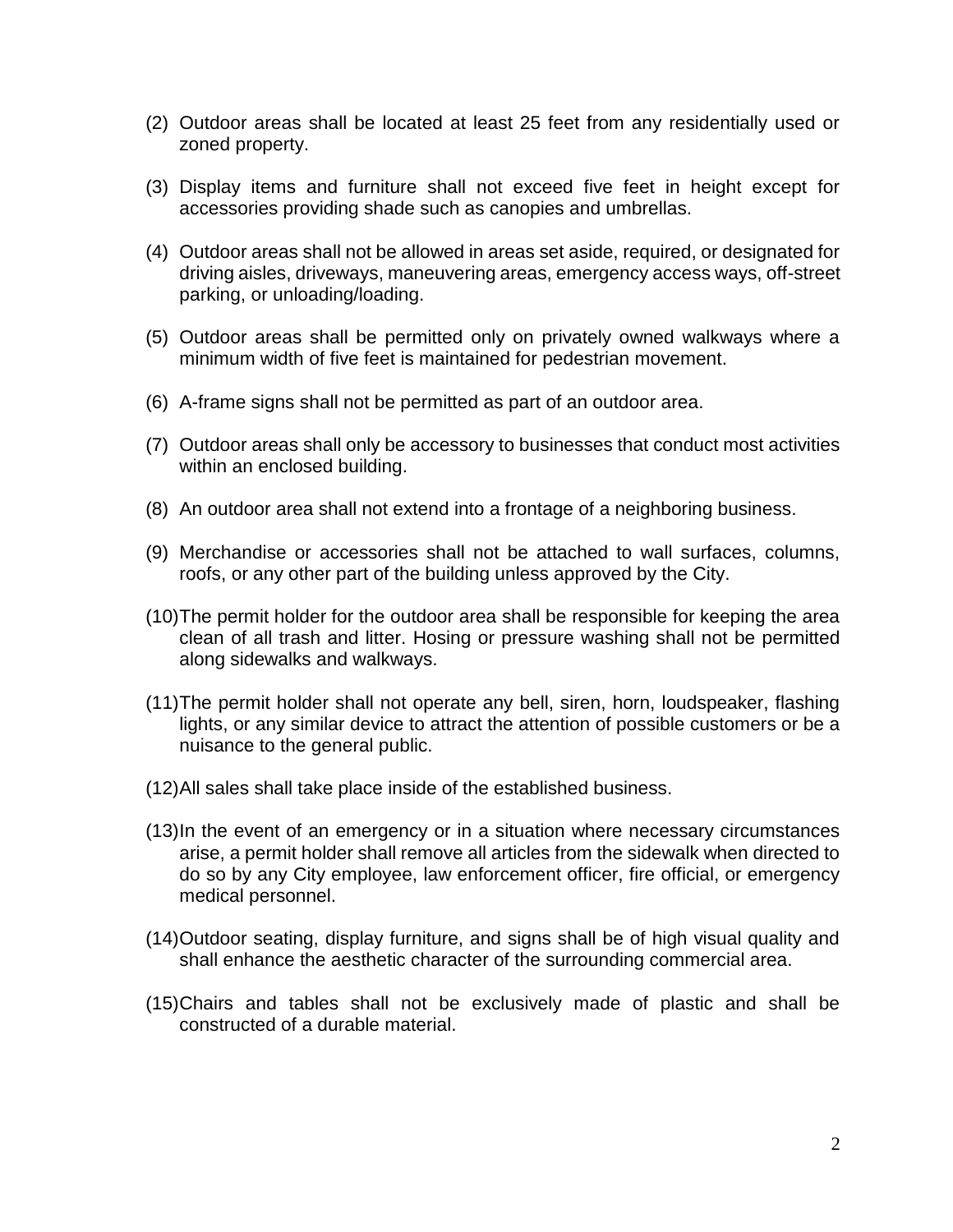- (16)Any change, alteration, or enlargement of an already permitted outdoor area shall require the permittee to submit a new application and plans to the Community Development Department.
- (17)An outdoor area shall be an incidental extension of a legally established commercial business. The approval in no way grants or permits a secondary business that is not in conjunction with the already established business at the subject location.
- (18)Accessories providing shade, such as umbrellas or canopies, shall be of durable fabric and not be composed of nylon taffeta or any other synthetic plastic material unless otherwise approved by the review authority.
- (19)Shades and umbrellas may not be promotional accessories used to advertise or market a service or product. They shall be of a single color and enhance the appearance of the area unless otherwise approved by the review authority.
- (20)The incidental outdoor dining area shall comply with the Americans with Disabilities Act (ADA) and Title 24 handicap accessibility requirements of the California Code.
- (21)The City shall reserve the right to modify or rescind the outdoor display and seating permit at any time and for any circumstances it deems appropriate.
- (22)Only display materials and signs approved on the officially submitted application shall be permitted in association with the outdoor display or seating area.
- (23)Outdoor entertainment shall not be allowed in conjunction with an outdoor area.
- (24)Coin-operated machines, drop off boxes/bins, vending machines, or any other device shall not be permitted as an outdoor display under this division.
- (25)If deemed necessary, the review authority shall have the right to require the applicant to provide stanchions which enhance the appearance of the outdoor area to delineate between the outdoor area and the walkway.
- (26)Signs may be six square feet in area or one-half in area for each linear foot of outdoor area, up to a maximum of 12 square feet of aggregate sign area.
- (27)All outdoor furniture shall be maintained in a high-quality state and remain free of cracks, chips, rips, fading, rust, and other signs of wear.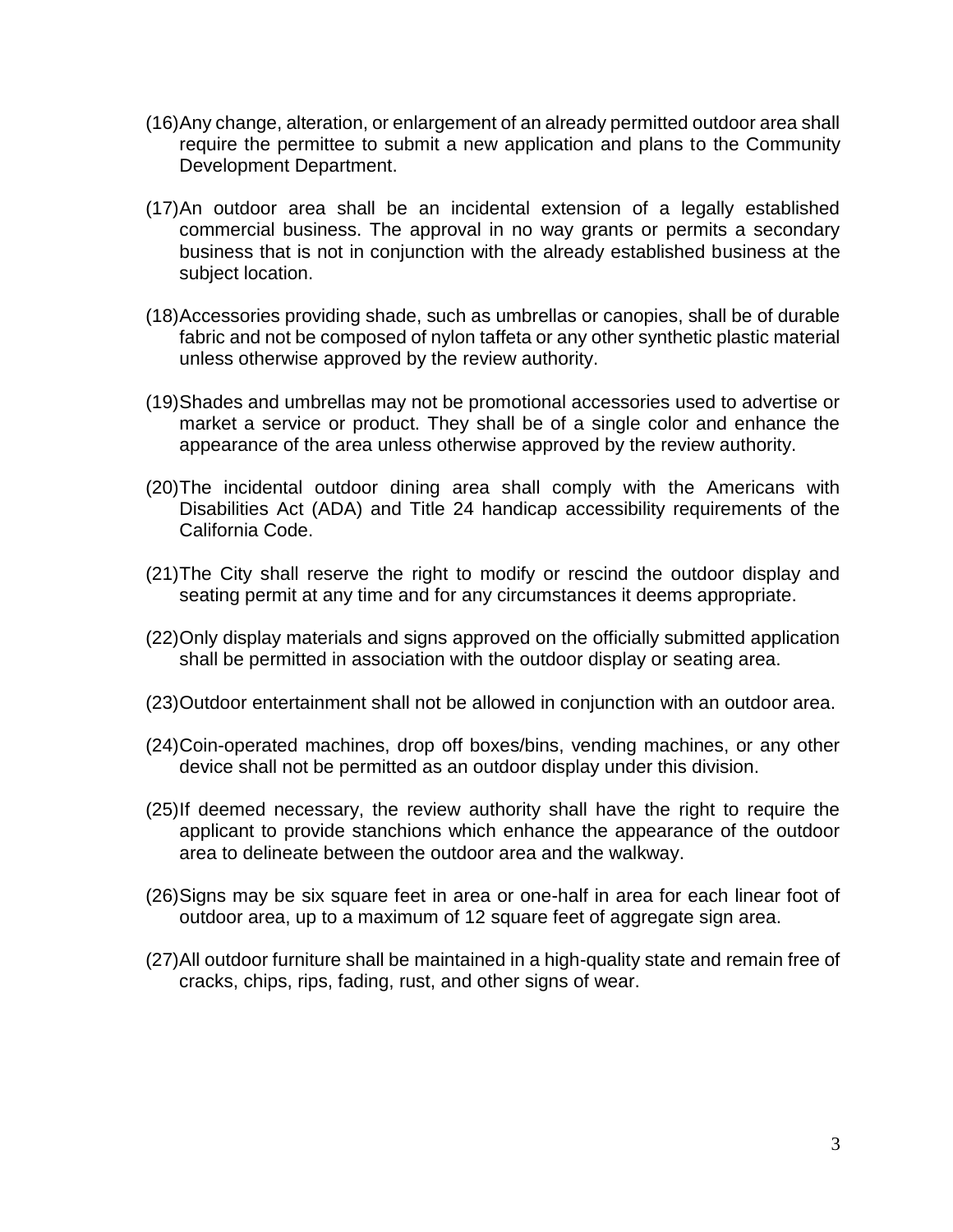#### Sec. 44-140. Outdoor Display Areas; Additional Standards.

Proposed outdoor merchandise displays and signs shall conform to the following standards:

- (1) Display areas shall be limited to cover no more than one-half of the total frontage of a retail business and shall not be located within three feet of a business entrance.
- (2) All display tables shall have a topper and or skirt in order to enhance the appearance of the display furniture.
- (3) The review authority shall have the right to require additional parking as provided in article III, division 4 of this chapter if necessary.
- (4) All outdoor merchandise, displays, and signs shall be moved inside the retail building at any time the business is not in operation or in the event of inclement weather.
- (5) The issuance of a permit for an outdoor display use does not grant or infer vested rights to the use of an incidental outdoor seating area by the permit holder unless explicitly approved by the review authority.
- (6) Outdoor displays shall not be used exclusively to advertise liquidation merchandise and products.

#### Sec. 44-1141. Outdoor Seating Areas, Additional Standards.

Incidental outdoor seating and dining areas shall conform to the following requirements:

- (1) An incidental outdoor seating area may include, but not be limited to chairs, tables, canopies, and other accessories used for outdoor seating or dining which are specifically indicated on the permit application.
- (2) Seating areas shall not be located within three feet of a business entrance.
- (3) An outdoor seating area shall be limited to:
	- a. A maximum of 20 percent of the number of indoor seats or a maximum of 20 seats, whichever is more restrictive; and
	- b. A maximum of five tables.
- (3) All outdoor seating or signs shall be moved inside a building at any time a business is not in operation unless otherwise permitted by the review authority.
- (5) The issuance of a permit for an outdoor seating use does not grant or infer vested rights to the use of an outdoor display area by the permit holder unless explicitly approved by the review authority.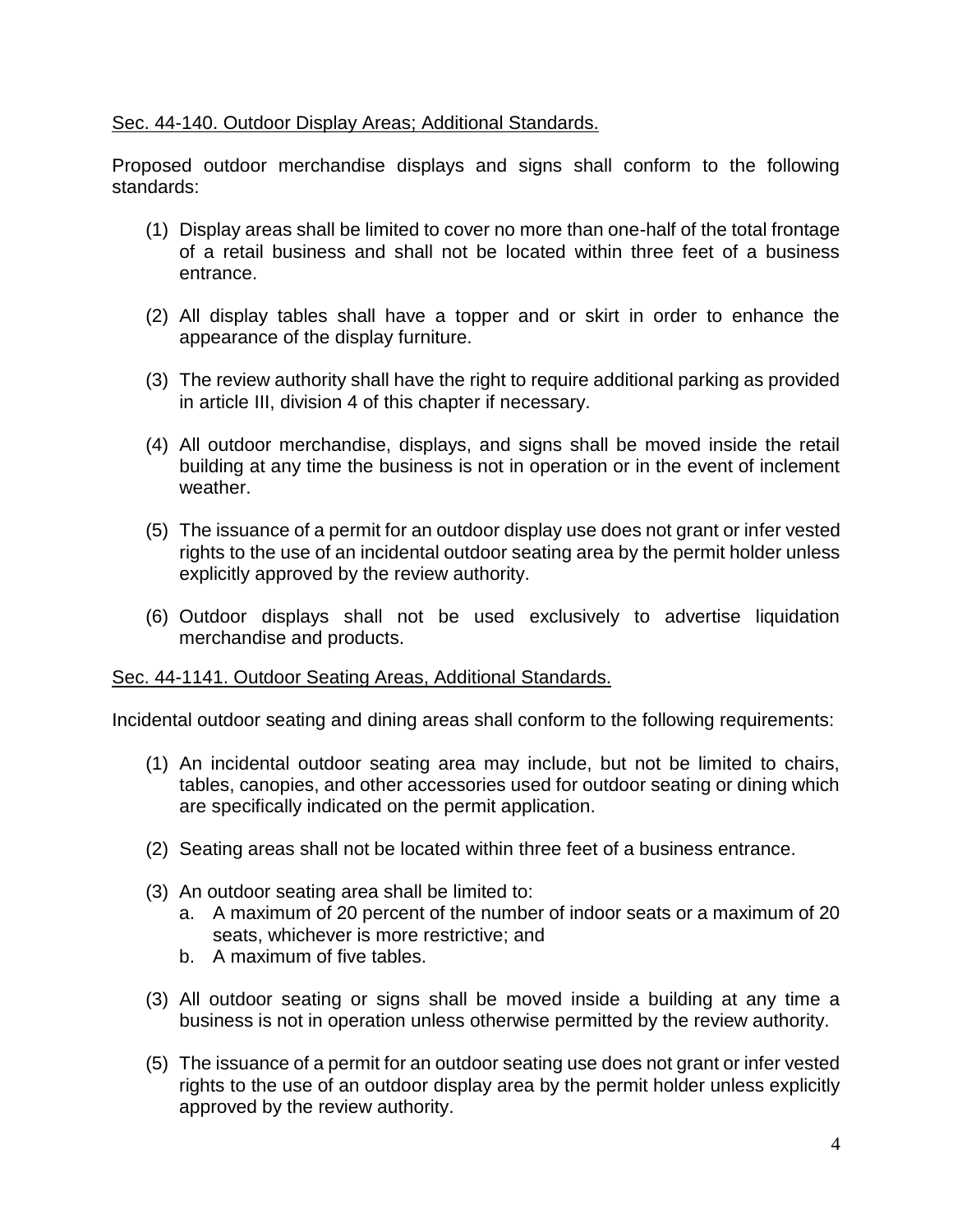- (6) No sales or consumption of alcohol shall be allowed in an incidental outdoor seating area.
- (6) No smoking shall be allowed in an incidental outdoor seating area.
- (8) Outdoor furniture shall not be mismatched or in haphazard assembly.

#### **Goal and Intent of Permit**

The outdoor display and incidental-seating permit regulates aesthetics and safety of incidental outdoor areas. Outdoor displays should be minor extensions of existing businesses. Outdoor displays are not intended to exclusively advertise closeout items or products. The following examples illustrate acceptable and unacceptable samples of outdoor areas.

#### Unacceptable Outdoor Displays



No distinction between walkway and display.



Merchandise is unorganized and scattered.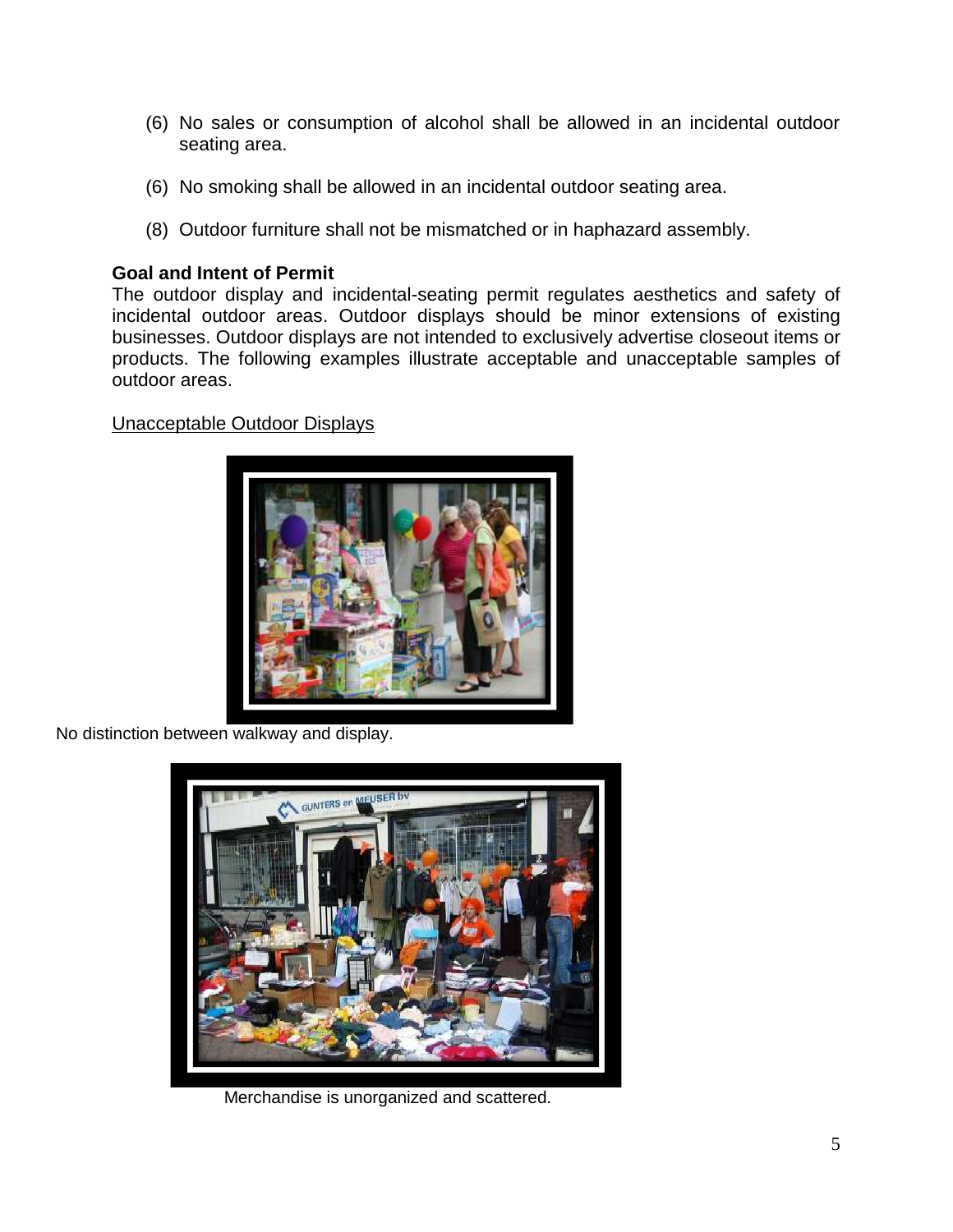The examples above clearly illustrate many of the characteristics that lessen the overall quality of outdoor display areas. The problems illustrated in the example are the following:

- 1. Outdoor displays are cluttered and unorganized.
- 2. Display tables do not have a topper or skirt.
- 3. There is no delineation between the display area and the walkway.
- 4. The merchandise is stacked upward in an unsafe manner.
- 5. The displays detract from the attractiveness of the areas.

#### Acceptable Outdoor Displays



Rack has wooden hangers, which enhances appearance.



Items are neatly organized on the table.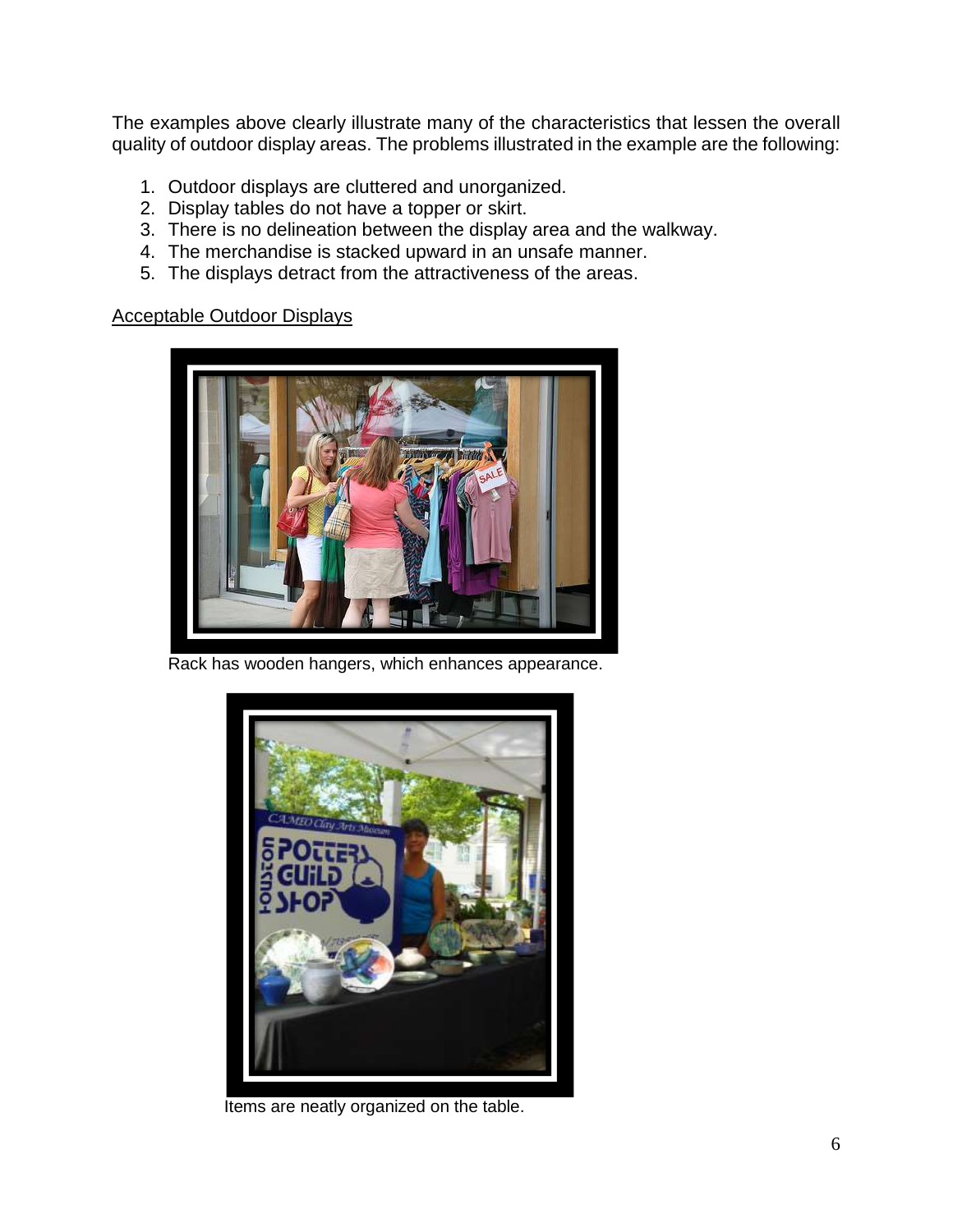These examples show outdoor examples of high-quality outdoor displays.

- 1. The outdoor displays are organized in an orderly manner.
- 2. The display tables have skirts, which enhances the attractiveness of the area.
- 3. There is a clear separation between the display area and the public walkway.
- 4. The display does not overwhelm the storefront.

Unacceptable Outdoor Seating



Furniture is mismatched and haphazard. Furniture is adjacent to parking stalls.



These examples illustrate many of the elements that detract from outdoor seating areas. The problems illustrated in the example are the following:

- 1. There is no clear distinction between the seating area and walkway.
- 2. Furniture is mismatched and unorganized.
- 3. Folding chairs do not help to enhance the attractiveness of the seating area or the commercial storefront.
- 4. Umbrella is composed of cheap synthetic material.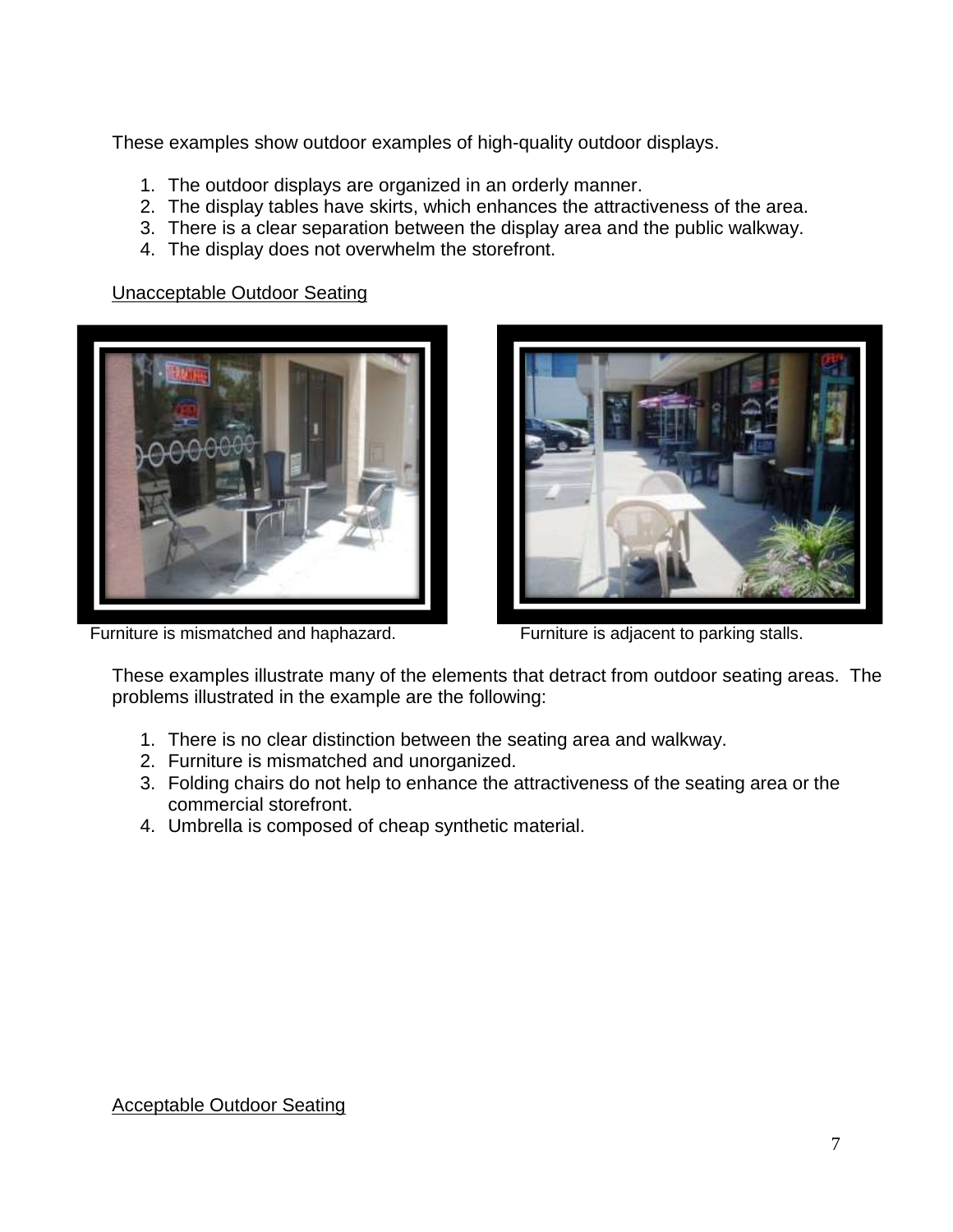



Clear distinction between furniture and walkway. Furniture matches and enhances overall appearance.

On the other hand, these examples illustrate outdoor seating areas, which enhance the appearance of the areas.

- 1. Tables and chairs are made of durable construction
- 2. Furniture is of uniform design.
- 3. Tables and chairs are organized in a orderly manner
- 4. Umbrellas are composed of a durable material and are a single color.
- 5. There is a clear distinction between the pedestrian walkway and the outdoor furniture.

Other Unacceptable Outdoor Display



Signs block the pedestrian walkway.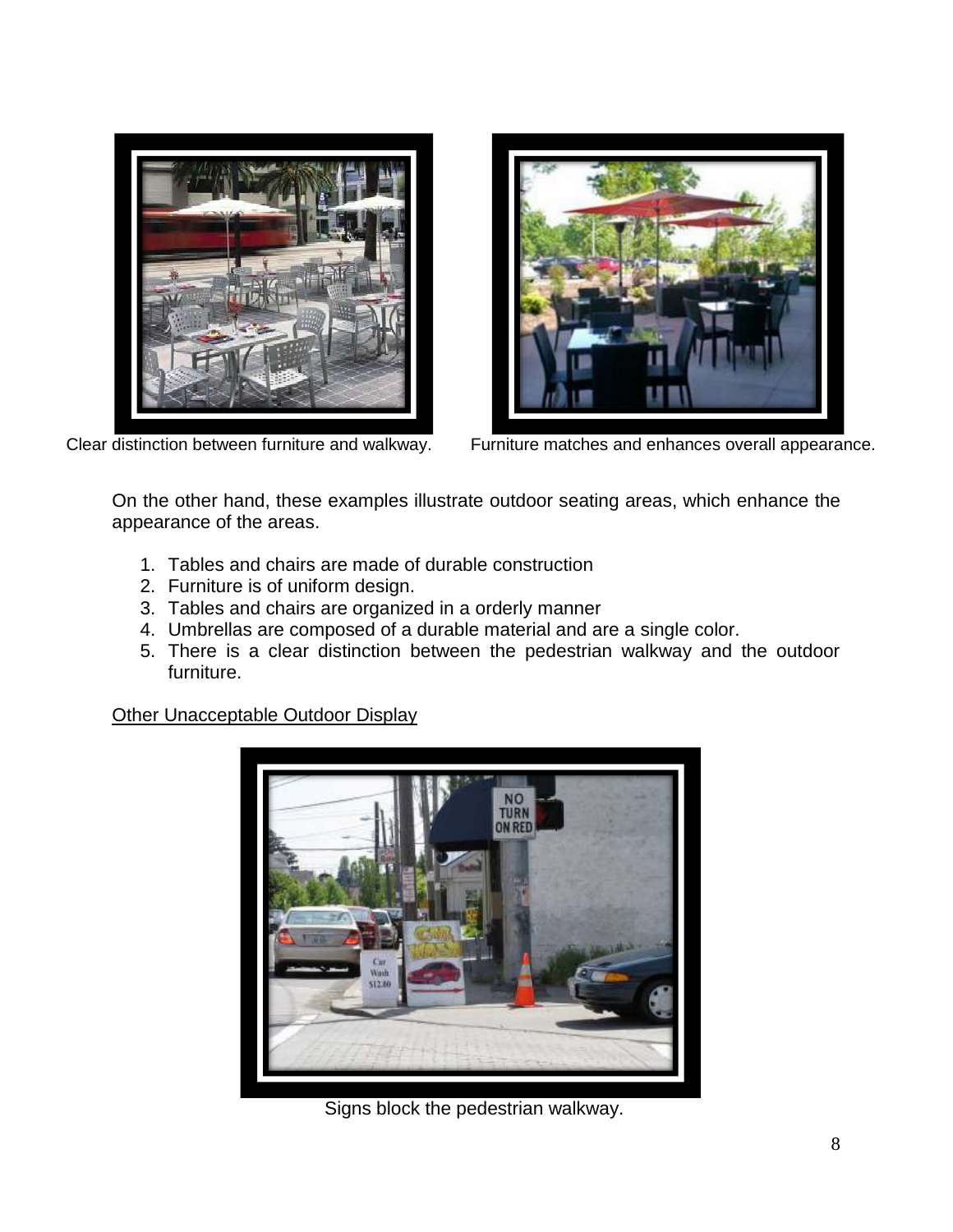

A-frame sings cannot be used as displays.

Other Acceptable Outdoor Display



Outdoor sign has clearance for pedestrian mobility. Display enhances the appearance of the storefront.

# **Step Three: Submit the application**

1. Submit application along with required items to the City of La Palma Community Development Department

*Helpful Tips:*